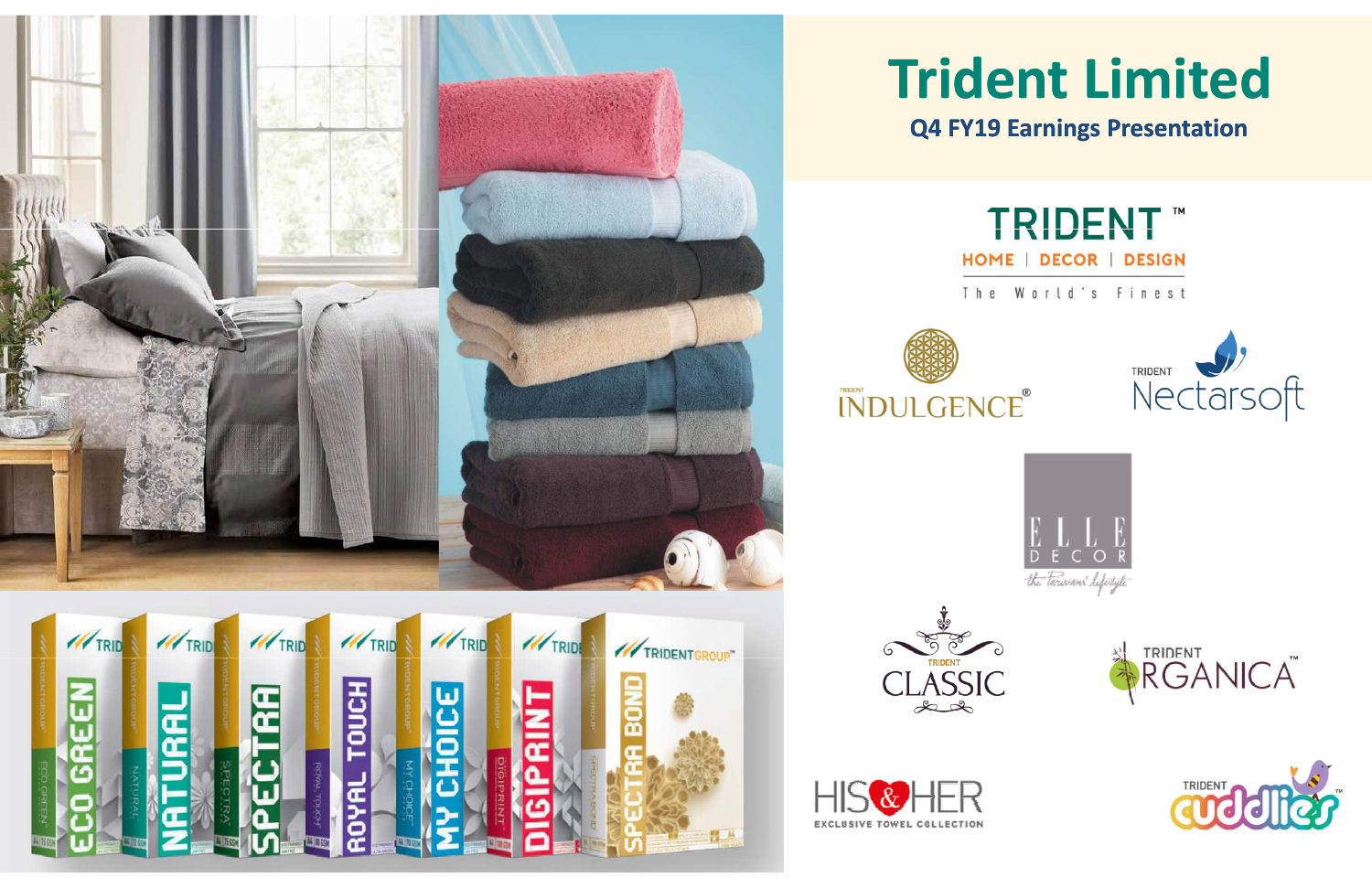# **Safe Harbour**

This presentation has been prepared by Trident Limited (the "**Company**") for general information purposes only, without regard to any specific objectives, suitability, financial situations and needs of any particular person and does not constitute any recommendation or form part of any offer or invitation, directly or indirectly, in any manner, or inducement to sell or issue, or any solicitation of any offer to purchase or subscribe for, any securities of the Company, nor shall it or any part of it or the fact of its distribution form the basis of, or be relied on in connection with, any contract or commitment therefor. This<br>pres presentation does not solicit any action based on the material contained herein. Nothing in this presentation is intended by the Company to be construed as legal, accounting or tax advice.

This presentation has been prepared by the Company based upon information available in the public domain. This presentation has not been approved and will not or may not be reviewed or approved by the state of the reviewe any statutory or regulatory authority in India or by any Stock Exchange in India. This presentation may include statements which may constitute forward-looking statements. The actual results could differ materially from those projected in any such forward-looking statements because of various factors. The Company assumes no responsibility to publicly amend, modify or revise any forward-looking statements, on the basis of any subsequent developments, information or events, or otherwise.

This presentation contains certain forward-looking statements relating to the business, financial performance, strategy and results of the Company and/ or the industry in which it operates. Forward-looking statements are statements concerning future circumstances and results, and any other statements that are not historical facts, sometimes identified by the words including, without limitation "believes", "expects", "predicts", "intends", "projects", "plans", "estimates", "aims", "foresees", "anticipates", "targets", and similar expressions. The forward-looking statements, including those cited from third party sources, contained in this presentation are based on numerous assumptions and are uncertain and subject to risks. A multitude of factors including, but not limited to, changes in demand, competition and technology, can cause actual events, performance or results to differ significantly from any anticipated development. Neither the Company nor its affiliates or advisors or representatives nor any of its or their parent or subsidiary undertakings or any such person's officers or employees quarantees that the assumptions underlying such forward-looking statements are free from errors nor does either accept any responsibility for the future accuracy of the forward-looking statements contained in this presentation or the actual occurrence of the forecasted developments. Forward-looking statements speak only as of the date of this presentation and are not quarantees of future performance. As a result, the Company expressly disclaims any obligation or undertaking to release any update or revisions to any forward-looking statements in this presentation as a result of any change in expectations or any change in events, conditions, assumptions or circumstances on which these forward looking statements are based. Given these uncertainties and other factors, viewers of this presentation are cautioned not to place undue reliance on these forward-looking statements.

The information contained in these materials has not been independently verified. None of the Company, its directors, promoter or affiliates, nor any of its or their respective employees, advisers or representatives or any other person accepts any responsibility or liability whatsoever, whether arising in tort, contract or otherwise, for any errors, omissions or inaccuracies in such information or opinions or for any loss, cost or damage suffered or incurred howsoever arising, directly or indirectly, from any use of this presentation or its contents or otherwise in connection with this presentation, and makes no representation or warranty, express or implied, for the contents of this presentation including its accuracy, fairness, completeness or verification or for any other statement made or purported to be made by any of them, or on behalf of them, and nothing in this presentation or at this presentation shall be relied upon as a promise or representation in this respect, whether as to the past or the future. Past performance is not a quide for future performance. The information contained in this presentation is current, and if not stated otherwise, made as of the date of this presentation. The Company undertakes no obligation to update or revise any information in this presentation as a result of new information, future events or otherwise. Any person/ party intending to provide finance/ invest in the shares/ businesses of the Company shall do so after seeking their own professional advice and after carrying out their own due diligence procedure to ensure that they are making an informed decision.

This presentation is not a prospectus, a statement in lieu of a prospectus, an offering circular, an advertisement or an offer document under the Companies Act, 2013, as amended, the Securities and Exchange Board of India (Issue of Capital and Disclosure Requirements) Regulations, 2009, as amended, or any other applicable law in India.

This presentation is strictly confidential and may not be copied or disseminated, in whole or in part, and in any manner or for any purpose. No person is authorized to give any information or to make any representation not contained in or inconsistent with this presentation and if given or made, such information or representation must not be relied upon as having been authorized by any person. Failure to comply with this restriction may constitute a violation of the applicable securities laws. Neither this document nor any part or copy of it may be distributed, directly or indirectly, in the United States. The<br>............ distribution of this document in certain jurisdictions may be restricted by law and persons in to whose possession this presentation comes should inform themselves about and observe any such restrictions. By reviewing this presentation, you agree to be bound by the foregoing limitations. You further represent and agree that you are located outside the United States and you are permitted under the laws of your<br>................. *jurisdiction to receive this presentation.*

This presentation is not an offer to sell or a solicitation of any offer to buy the securities of the Company in the United States or in any other jurisdiction where such offer or sale would be unlawful. Securities may not be offered, sold, resold, pledged, delivered, distributed or transferred, directly or indirectly, in to or within the United States absent registration under the Securities Act, except pursuant to an exemption from, or in a transaction not subject to, the registration requirements of the Securities Act and in compliance with any applicable securities laws of any state or other jurisdiction of the United States.<br>— The Company's securities have not been and will not be registered under the United States Securities Act of 1933, as amended.

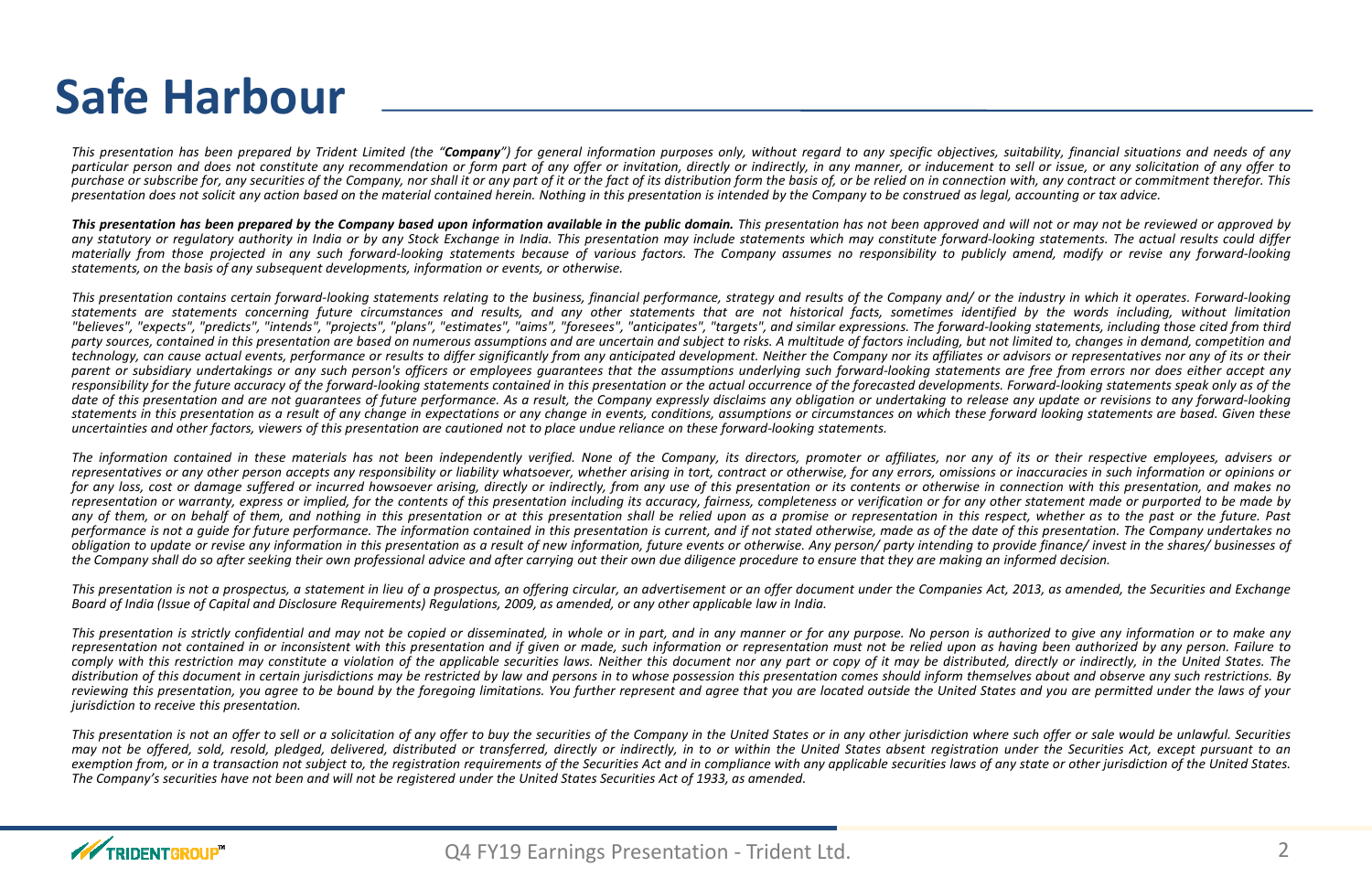

## **Textiles**

## **Largest Player in terms of Terry Towel Capacity & One of the largest players in Home Textile Space in India**



## **Highest Operating Margin amongKey Listed Players in India**

### **Revenue Split between segments**

**WIRIDENTGROUP** 



Q4 FY19 Earnings Presentation - Trident Ltd. 3

## **S** Paper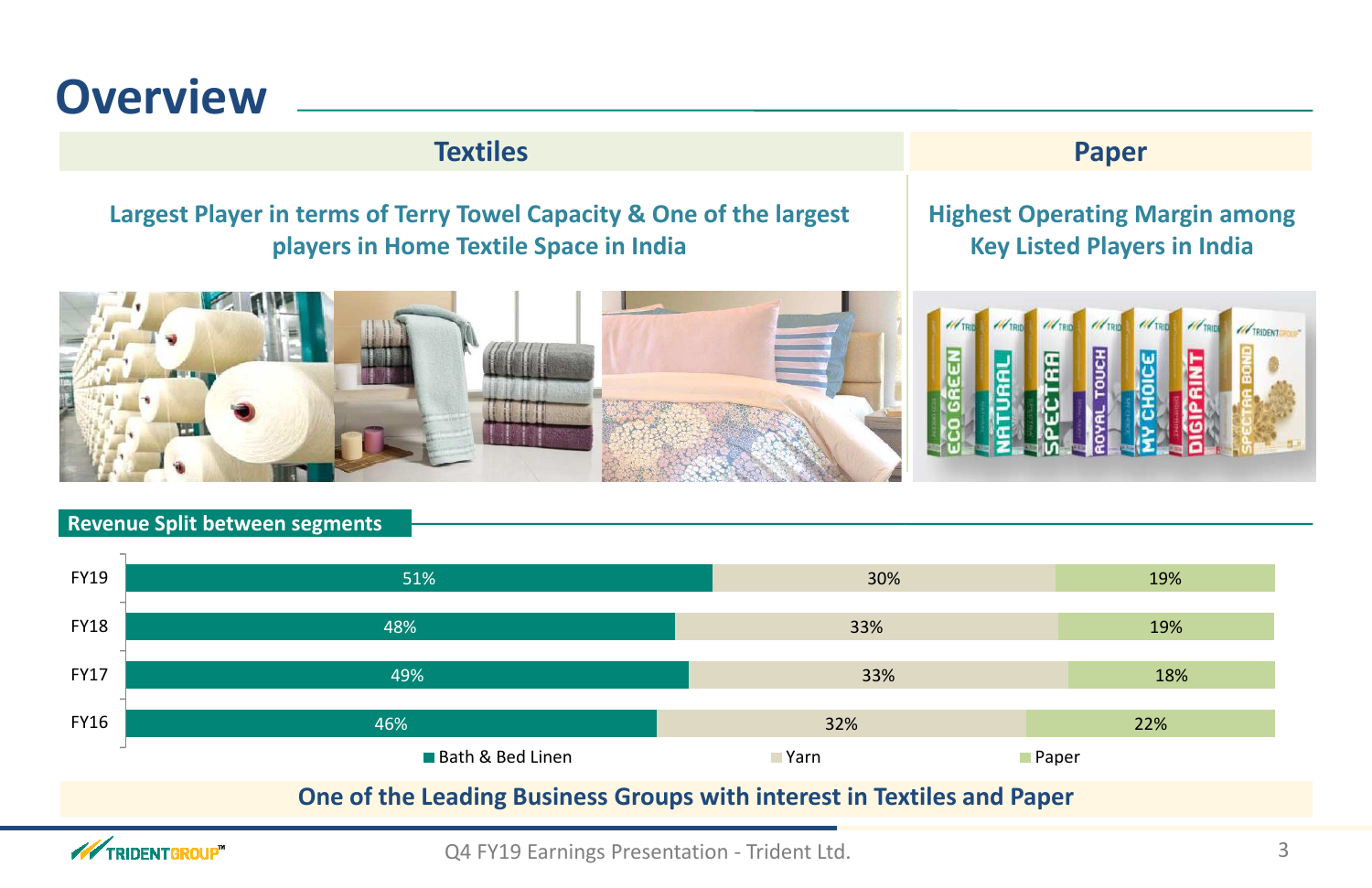# **Snapshot**

## **Global Presence**

### Ludhiana, Punjab

Corporate Office :Manufacturing Facilities at: Sanghera & Dhaula, Punja b

| <b>Key Market Statistics</b>                | 10-May-2019      |
|---------------------------------------------|------------------|
| <b>BSE Ticker</b>                           | 521064           |
| <b>NSE Ticker</b>                           | <b>Trident</b>   |
| <b>Bloomberg Code</b>                       | <b>TRID:IN</b>   |
| <b>Reuters</b>                              | <b>TRIE.NS</b>   |
| <b>Market Price (Rs)</b>                    | 67.05            |
| Market Cap (INR Crore / USD Mn)             | 3417/488         |
| <b>Number of Outstanding Shares (Crore)</b> | 50.96            |
| <b>Face Value</b>                           | Rs. 10 per share |
| 52-week High / Low (Rs.)                    | 75.70 / 51.15    |

Budni, Madhya Pradesh

Marketing Offices (India): Mumbai, Gurgaon

Kolkata, Bengaluru

Marketing Offices (Intl.): New York, United States

Cheshire, United Kingdom

## **Shareholding Pattern – 31st Mar, 2019**

| <b>Category</b>     | <b>Mar 2019</b> | <b>Mar 2018</b> |
|---------------------|-----------------|-----------------|
| Promoters           | 70.77%          | 67.77%          |
| <b>Institutions</b> | 2.96%           | 3.62%           |
| <b>Public</b>       | 26.27%          | 28.61%          |



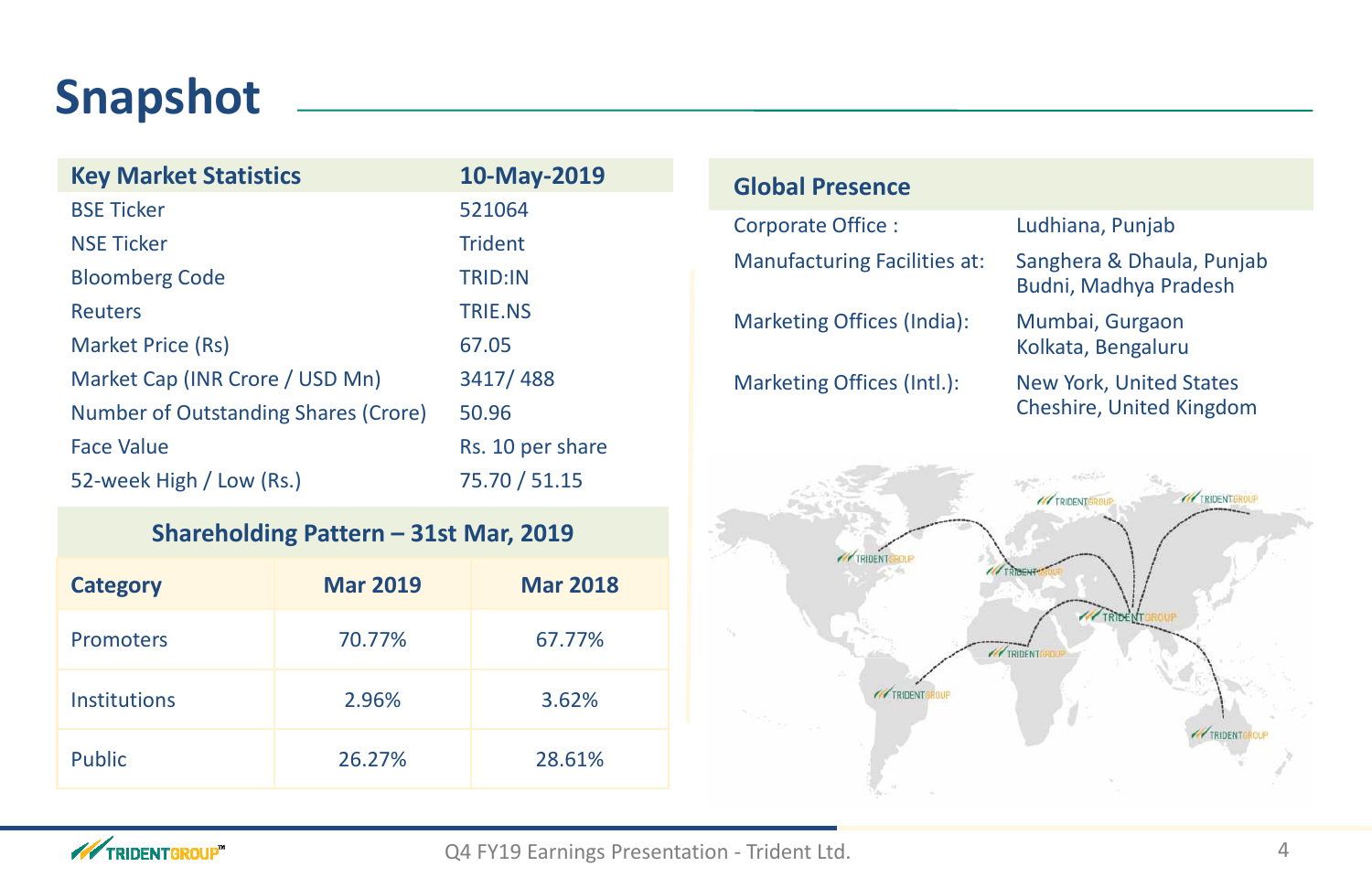# **Evolution**



**WEIGHT TRIDENT GROUP**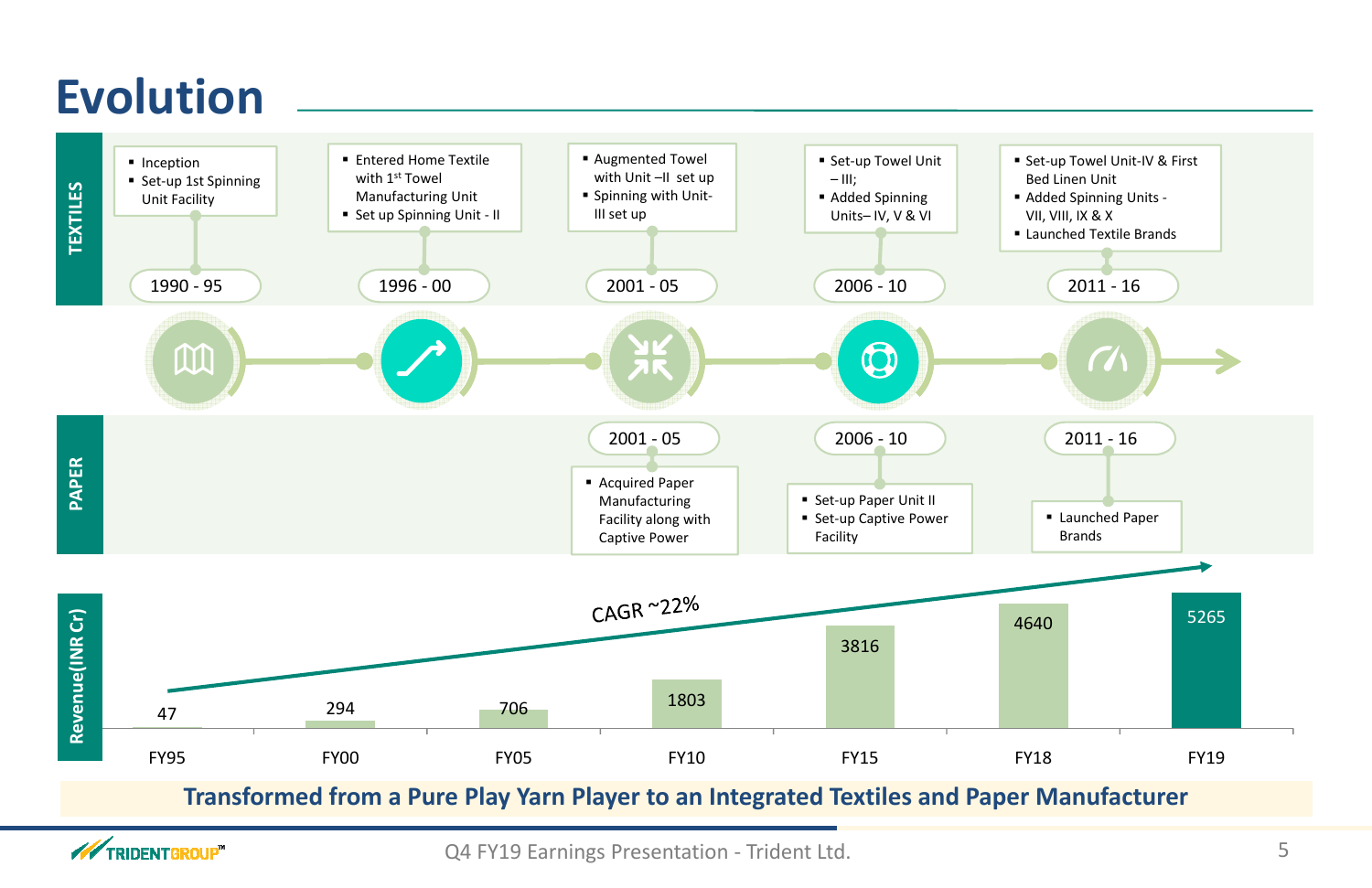# **Key Highlights - P&L**

## **Q4FY19**

- **Textile: Highest ever quarterly volumes in Bed25.9% and 8.9% over the previous quarter;**
- **Bed Linen segment registering capacity utilizationof 74% in Q4 FY19**
- **Branding, Distribution and expanding team closer to** growth in the forthcoming quarters also.
- Q4FY18. EBITDA Margin stood at 19.1% in Q4FY19
- PAT of INR 93 crores with ~6.6% PAT Margin.
- EPS stood at INR 1.82 in Q4FY19



**Linen and Yarn Segment with Q-o-Q growth of**

■ EBITDA of INR 270 crores marking improvement of 26% Y-o-Y in Q4FY19 compared to INR <sup>214</sup> crores in

market in US has helped us in improving the volumes and will support us in sustaining the

| <b>TOTAL INCOME (INR CR)</b> | PBT (INR CR)      |
|------------------------------|-------------------|
| 1416 +19%                    | 147<br>$+67%$     |
| Q4FY18: 1188                 | <b>Q4FY18: 88</b> |
|                              |                   |
| <b>EBIDTA (INR CR)</b>       | PAT (INR CR)      |
| 270 +26%                     | 93<br>+82%        |
| Q4FY18: 214                  | <b>Q4FY18: 51</b> |
|                              |                   |
| <b>EBIT (INR CR)</b>         | <b>EPS (INR)</b>  |
| 181<br>+56%                  | $1.82 + 80\%$     |
| Q4FY18: 116                  | Q4FY18: 1.01      |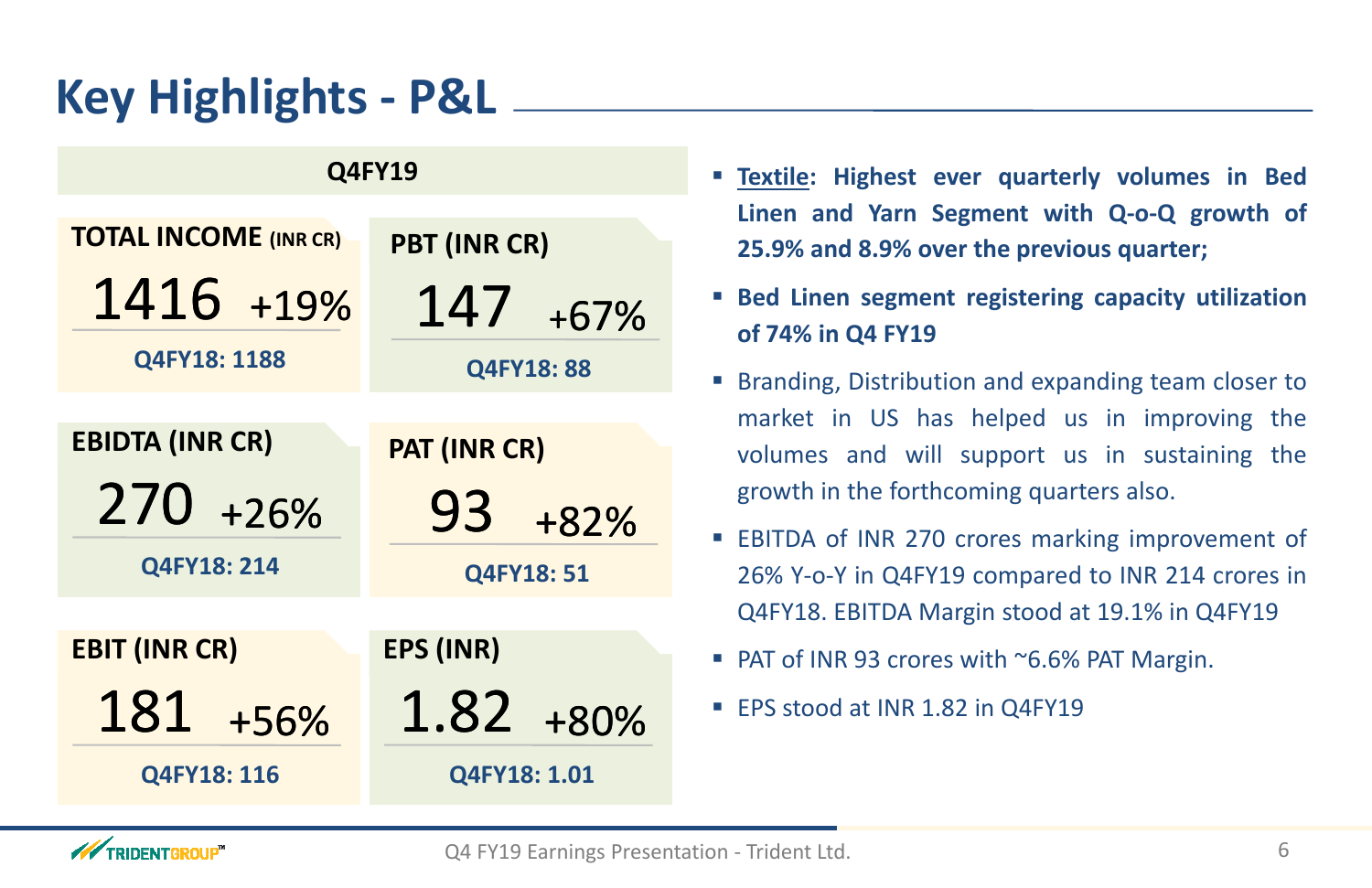# **Key Highlights - P&L**

**FY19**

**TOTAL INCOME (INR CR)**

5265 $5 + 13%$  **and Bath Linen volumes grew by 6.6% Y-o-Y in FY**

 **PBT (INR CR)**547+40%

**FY18: 4640**

**PAT (INR CR)**

**FY18: 392**

371 $\frac{1 + 40\%}{1 + 40\%}$ 

**EBIDTA (INR CR)**1029

 $9 + 13%$ 

- **Home Textile: Bed Linen volumes grew by 39.4% <sup>19</sup> as compared to last year;**
- Highest Ever yearly revenue of INR 5265 crores with 51% contribution from Home Textile Segment
- **Highest Ever annual EBITDA of INR 1029 crores** compared to INR <sup>914</sup> crores in FY18. EBITDA Margin stood at 19.6% in FY19.
- **Highest Ever Profit After Tax of INR 371 crores with** ~7.0% PAT Margin.
- EPS stood at INR 7.28 in FY19 as against EPS of INR 5.22 in FY18



marking improvement of 13% Y-o-Y in FY19

7.28 $8 + 139%$ 

**FY18: 914**

**FY18: 266**

**EBIT (INR CR)**

**EPS (INR)**

Q4 FY19 Earnings Presentation - Trident Ltd.

665+30%

**FY18: 510**

**FY18: 5.22**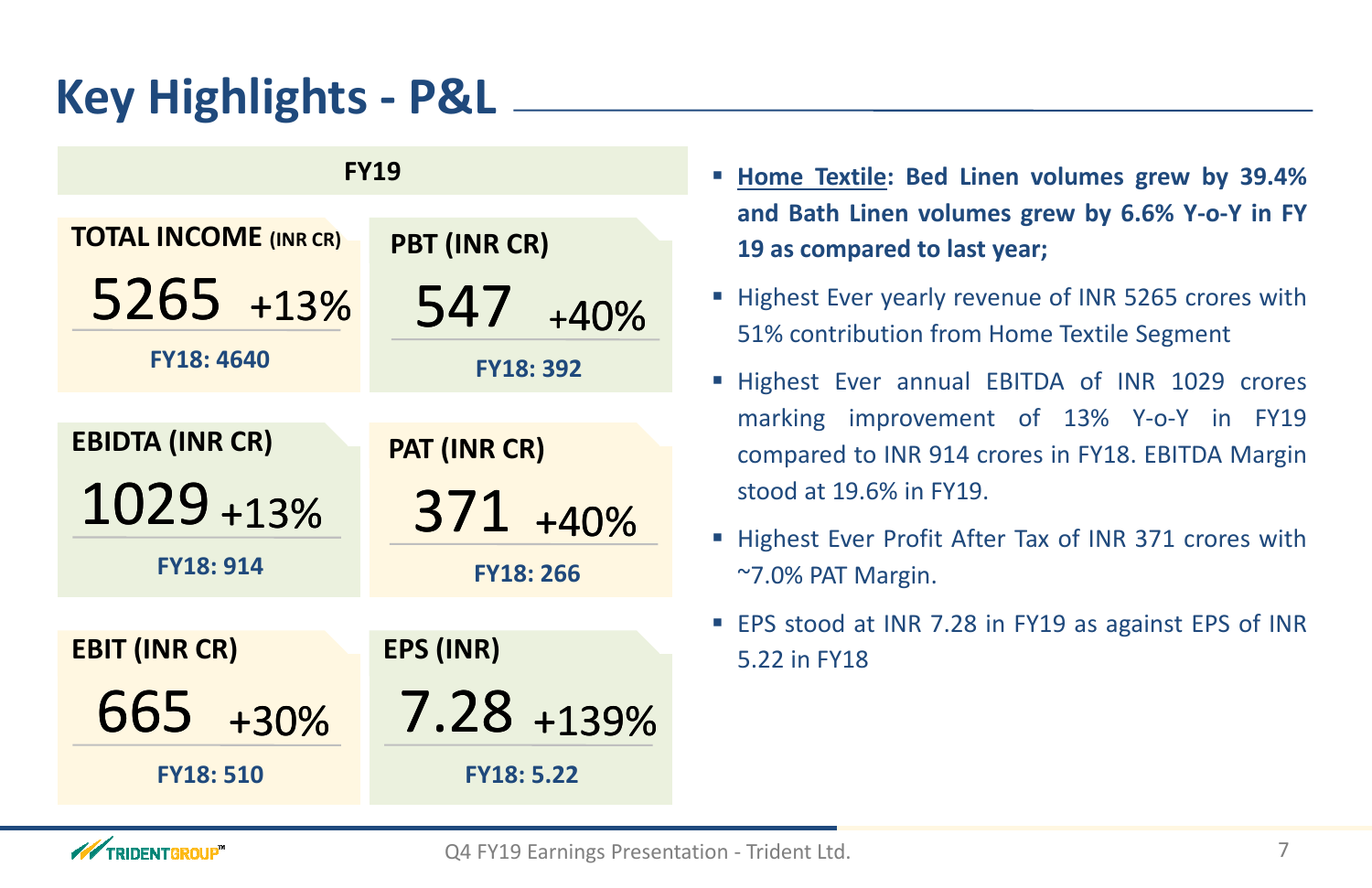

## **Finance costs for FY19 stood at INR 118.3 crore lastle increase in Short term**

# **Key Highlights - B/S**

## **Debt of INR <sup>432</sup> Crore in by** INR 277 Crore

- **Combinds EY19**
- **ht (INR Cr.)**

| <b>NET DEBT (INR CR)</b>  | LT DEBT (INR CR)            | borrowings                              | similar to last year despite increase in Shor     |                    |        |
|---------------------------|-----------------------------|-----------------------------------------|---------------------------------------------------|--------------------|--------|
|                           | 2344 -277Cr 1294 -395Cr     |                                         | <b>- Repayment of Long Term Debt of INR 432 C</b> |                    |        |
| <b>FY18: 2621</b>         | <b>FY18:1689</b>            | FY19; Net Debt reduced by INR 277 Crore |                                                   |                    |        |
|                           |                             |                                         | " Cash Profit of INR 735 Crore during FY19        |                    |        |
| <b>NET DEBT/EQUITY</b>    | NET DEBT/EBIDTA             |                                         |                                                   | Net Debt (INR Cr.) |        |
| 0.8                       | 2.3                         | 3421                                    |                                                   |                    |        |
| FY18:1.0                  | <b>FY18:2.9</b>             |                                         |                                                   | $-1077$ Crores     |        |
|                           |                             |                                         | 2714                                              | 2621               |        |
| <b>REPAYMENT (INR CR)</b> | <b>CASH PROFIT (INR CR)</b> |                                         |                                                   |                    | 2344   |
| 43Z                       | 735                         |                                         |                                                   |                    |        |
| <b>FY18: 545</b>          | <b>FY18:670</b>             | Mar'16                                  | Mar'17                                            | Mar'18             | Mar'19 |
|                           |                             |                                         |                                                   |                    |        |



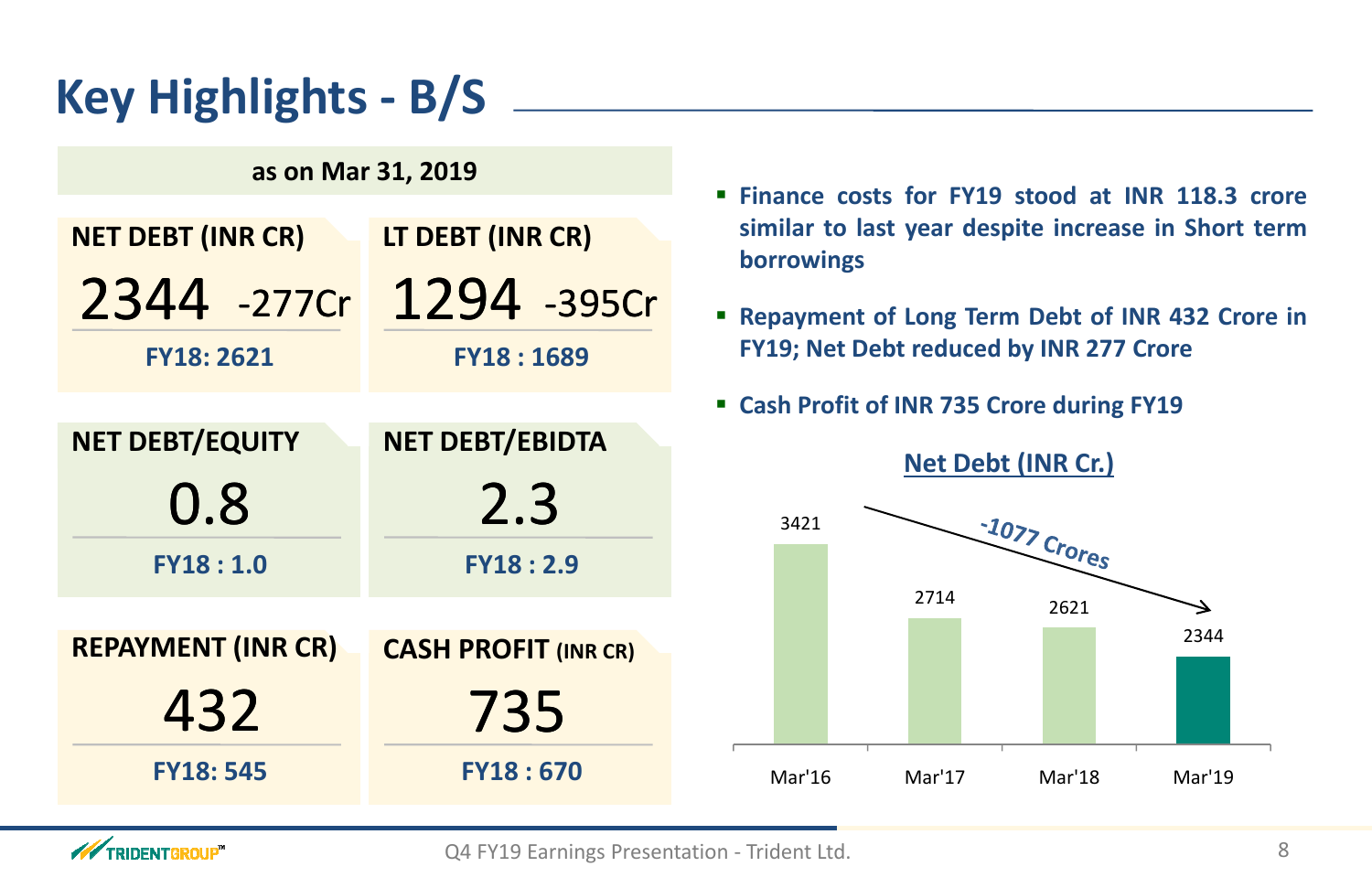# **P&L Statement (S)**

| <b>Particulars</b>       | <b>Q4 FY19</b> | <b>Q3 FY19</b> | <b>Shift</b> | <b>Q4 FY18</b> | <b>Shift</b> | <b>FY19</b> | <b>FY18</b> |
|--------------------------|----------------|----------------|--------------|----------------|--------------|-------------|-------------|
| <b>Total Income</b>      | 1416.5         | 1306.4         | 8.4%         | 1187.9         | 19.2%        | 5265.3      | 4640.3      |
| <b>EBITDA</b>            | 270.0          | 283.6          | $-4.8%$      | 213.9          | 26.2%        | 1029.2      | 914.0       |
| <b>EBITDA %</b>          | 19.1%          | 21.7%          | $-260$ bps   | 18.0%          | $+110$ bps   | 19.5%       | 19.7%       |
| Depreciation             | 88.6           | 89.2           | $-0.7%$      | 98.2           | $-9.8%$      | 363.9       | 404.0       |
| <b>EBIT</b>              | 181.4          | 194.4          | $-6.7%$      | 115.7          | 56.8%        | 665.3       | 510.0       |
| <b>Finance Cost</b>      | 34.3           | 29.4           | 16.6%        | 27.7           | 23.7%        | 118.3       | 118.2       |
| <b>Profit Before Tax</b> | 147.1          | 165.0          | $-10.9\%$    | 88.0           | 67.2%        | 546.9       | 391.8       |
| <b>Profit After Tax</b>  | 92.6           | 111.4          | $-16.9%$     | 51.4           | 80.5%        | 370.9       | 265.9       |
| EPS (INR)                | 1.82           | 2.19           | $-16.9%$     | 1.01           | 80.2%        | 7.28        | 5.22        |
| <b>Cash Profit</b>       | 181.2          | 200.6          | $-9.7%$      | 149.6          | 21.3%        | 734.8       | 669.9       |

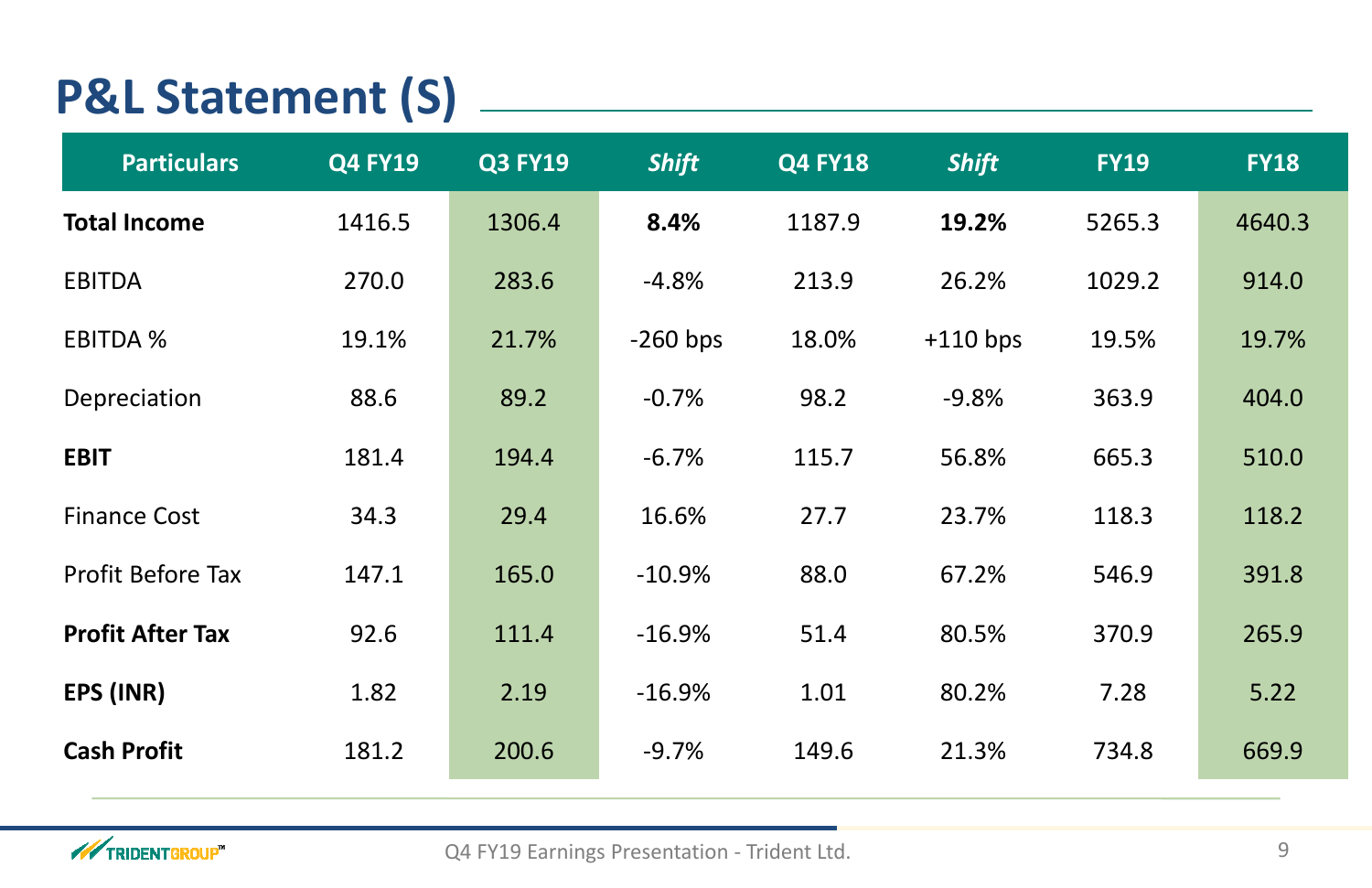# **Dividend Payout**

| Year                           | <b>Total Div%</b>                                                                 | Div. Amt.<br>(INR Per Share) | <b>Type</b>                   | %age        | <b>Dividend Payout Ratio</b> |                                      |             |
|--------------------------------|-----------------------------------------------------------------------------------|------------------------------|-------------------------------|-------------|------------------------------|--------------------------------------|-------------|
|                                |                                                                                   |                              | $1st$ Interim                 | 6%          |                              |                                      | 35%         |
|                                | 2 <sup>nd</sup> Interim<br>$3.00/-$<br><b>FY19</b><br>30%<br>3rd Interim<br>Final | 6%                           | 23%                           | 27%         |                              |                                      |             |
|                                |                                                                                   |                              | 12%                           |             |                              |                                      |             |
|                                |                                                                                   |                              | 6%                            |             |                              |                                      |             |
|                                |                                                                                   |                              | 1 <sup>st</sup> Interim<br>6% | <b>FY16</b> | <b>FY17</b>                  | <b>FY18</b>                          |             |
| $1.50/-$<br>15%<br><b>FY18</b> |                                                                                   | 2 <sup>nd</sup> Interim      | 6%                            |             |                              |                                      |             |
|                                |                                                                                   | Final                        | 3%                            |             |                              |                                      |             |
|                                |                                                                                   |                              | 1 <sup>st</sup> Interim       | 6%          |                              | <b>Historical Dividends (%age of</b> |             |
| <b>FY17</b>                    | 15%                                                                               | $1.50/-$                     | $2nd$ Interim                 | 6%          |                              |                                      |             |
|                                |                                                                                   |                              | Final                         | 3%          |                              |                                      |             |
|                                |                                                                                   |                              | 1 <sup>st</sup> Interim       | 3%          |                              | 15%                                  | 15%         |
| <b>FY16</b>                    | 9%                                                                                | $0.90/-$                     | 2 <sup>nd</sup> Interim       | 3%          | 9%                           |                                      |             |
|                                |                                                                                   |                              | Final                         | 3%          |                              |                                      |             |
|                                |                                                                                   |                              |                               |             | <b>FY16</b>                  | <b>FY17</b>                          | <b>FY18</b> |



*\*Dividend Distribution Policy is available at www.tridentindia.com*

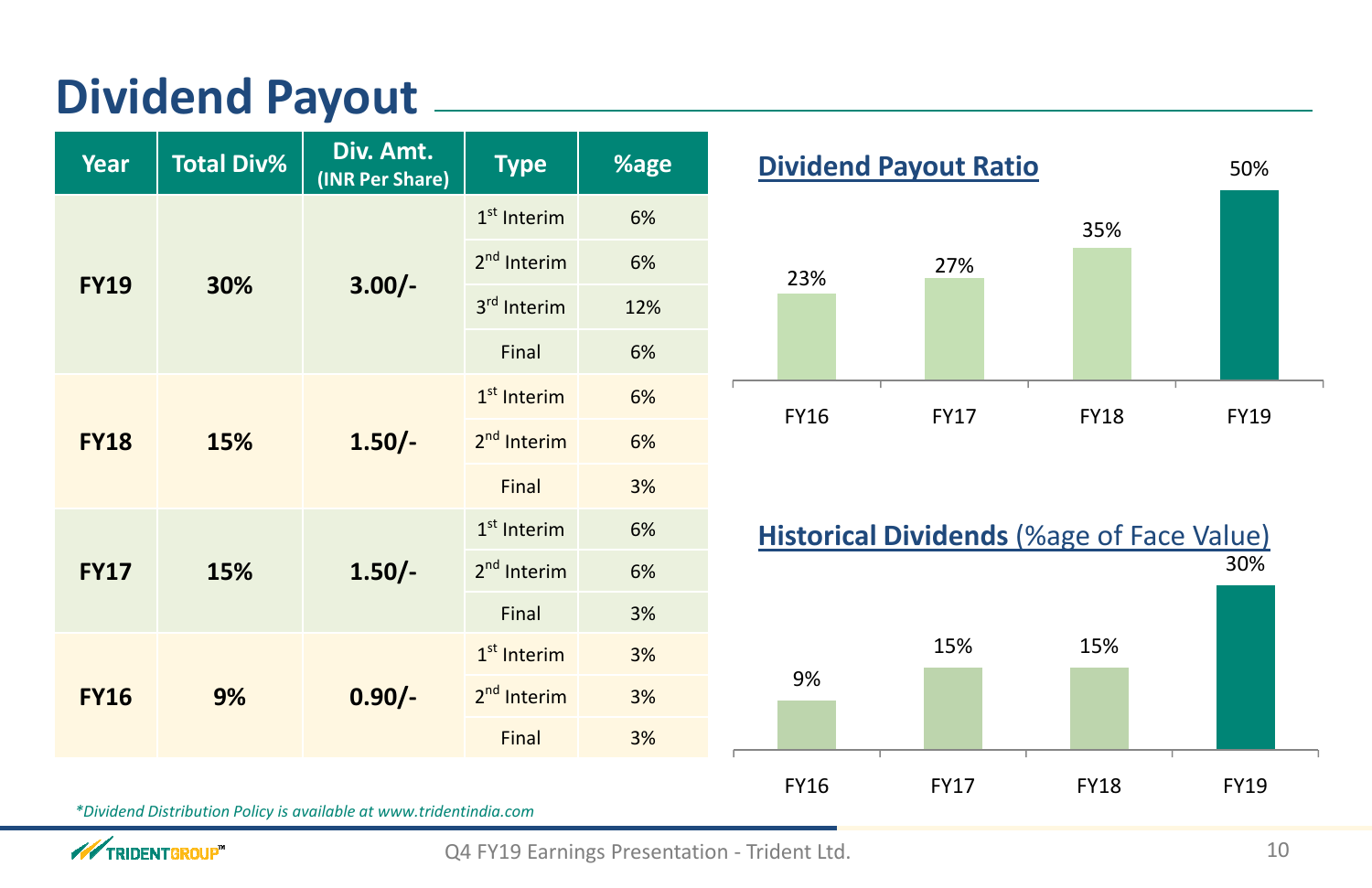# **Management Comment**

**Commenting on the performance, Mr. Rajinder Gupta, Chairman at Trident Group said:**

"The year gone by has been immensely fruitful for us as we accelerated *work on our growth strategy while continually upgrading the business operating system to guide our financial and operational excellence. We foresee <sup>2019</sup> as another opportunity to fulfill our commitments throughan exceptional performance while generating healthy return for our stakeholders .*

*We will continue to create value and maintain Trident's excellence -centric*mindset to achieve even stronger and better results in the coming years."

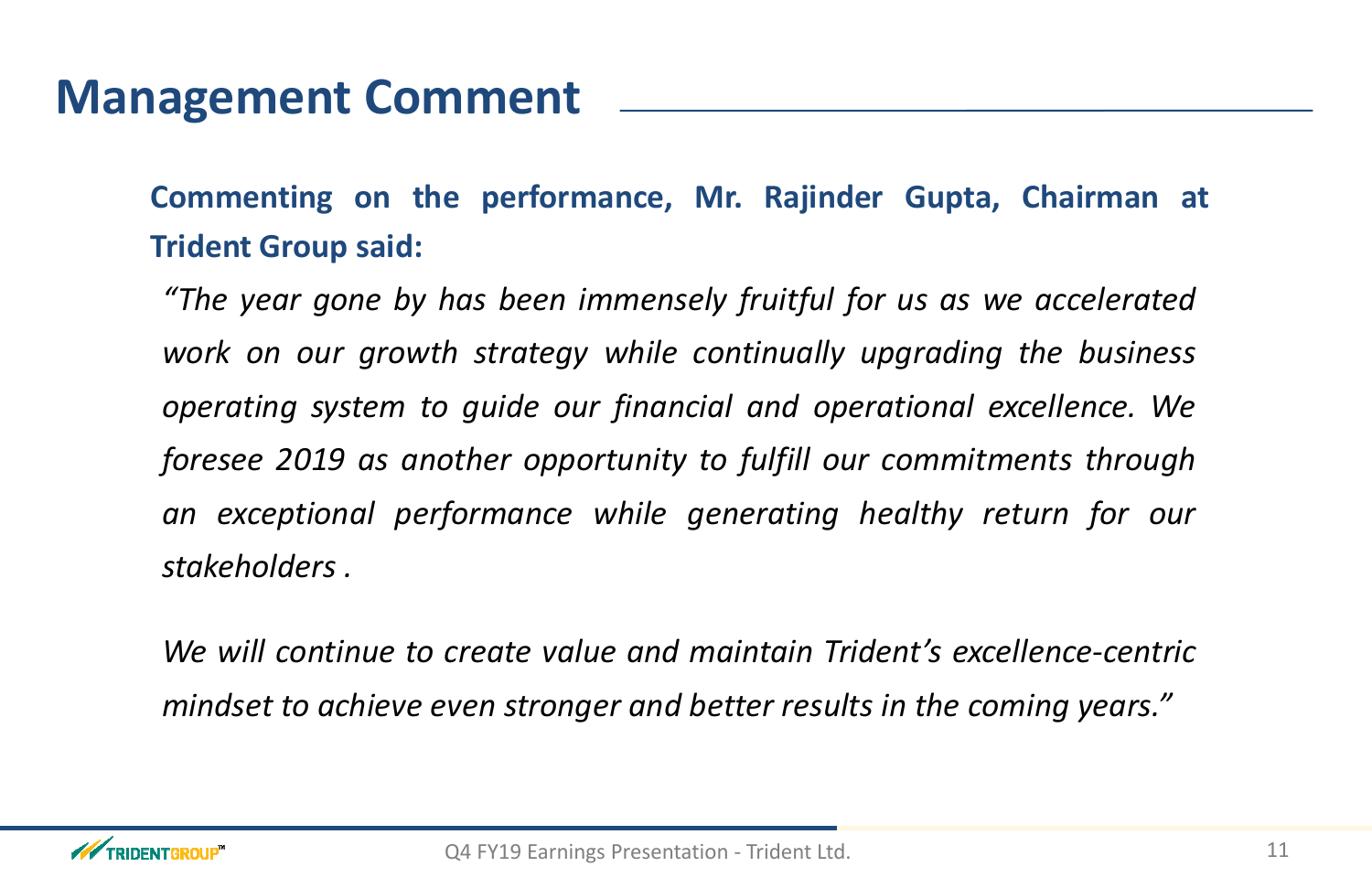# **Textile - Financials**







**WEIGHT TRIDENT GROUP** 



Q4 FY19 Earnings Presentation - Trident Ltd. 12

## **Capacity Utilization**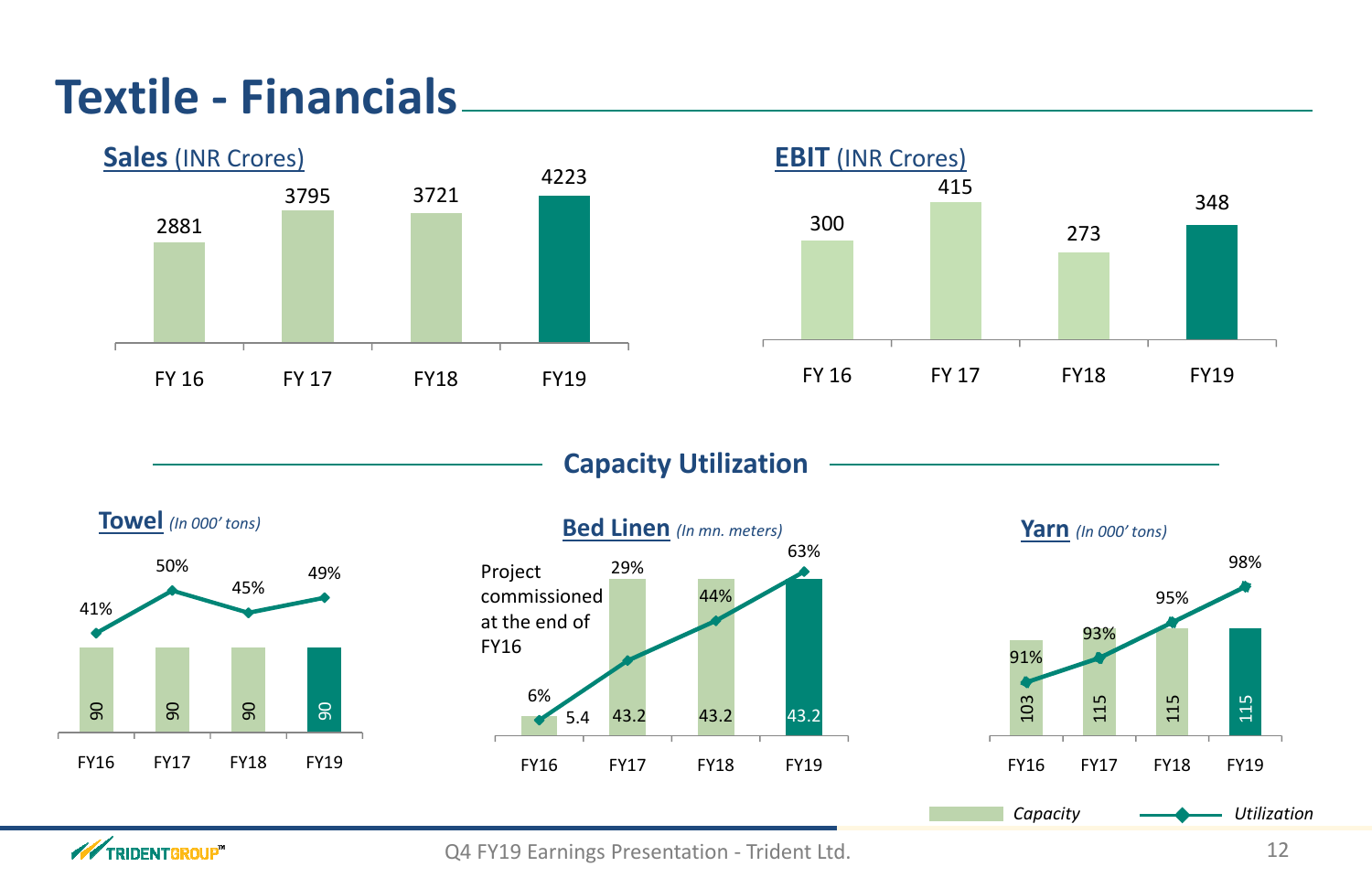# **Paper - Financials**

![](_page_12_Figure_1.jpeg)

![](_page_12_Figure_2.jpeg)

![](_page_12_Figure_3.jpeg)

**WIRIDENTGROUP** 

![](_page_12_Figure_6.jpeg)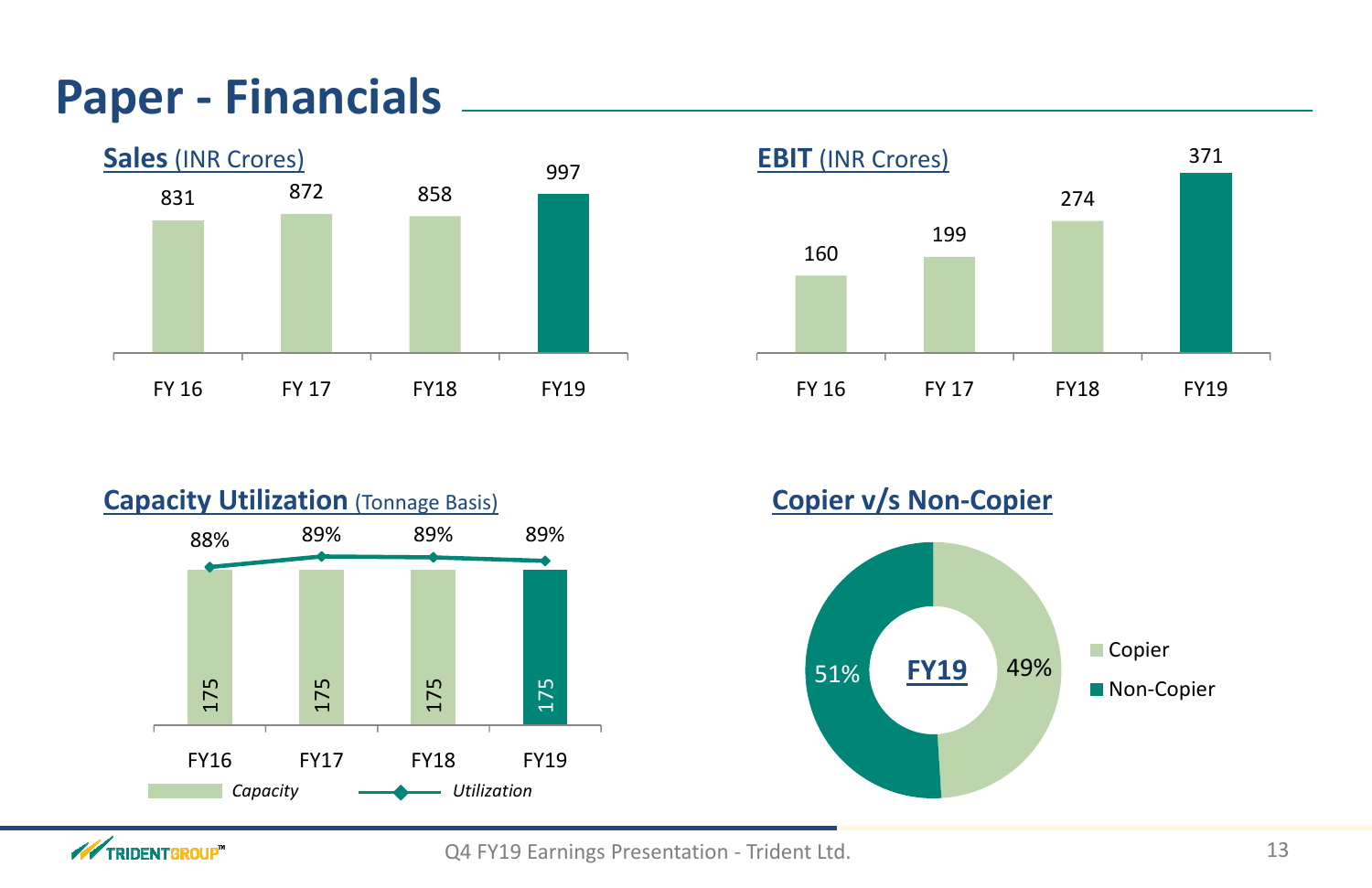# **Financial Performance**

![](_page_13_Figure_1.jpeg)

![](_page_13_Figure_2.jpeg)

![](_page_13_Figure_3.jpeg)

![](_page_13_Figure_10.jpeg)

![](_page_13_Figure_5.jpeg)

![](_page_13_Picture_6.jpeg)

![](_page_13_Figure_9.jpeg)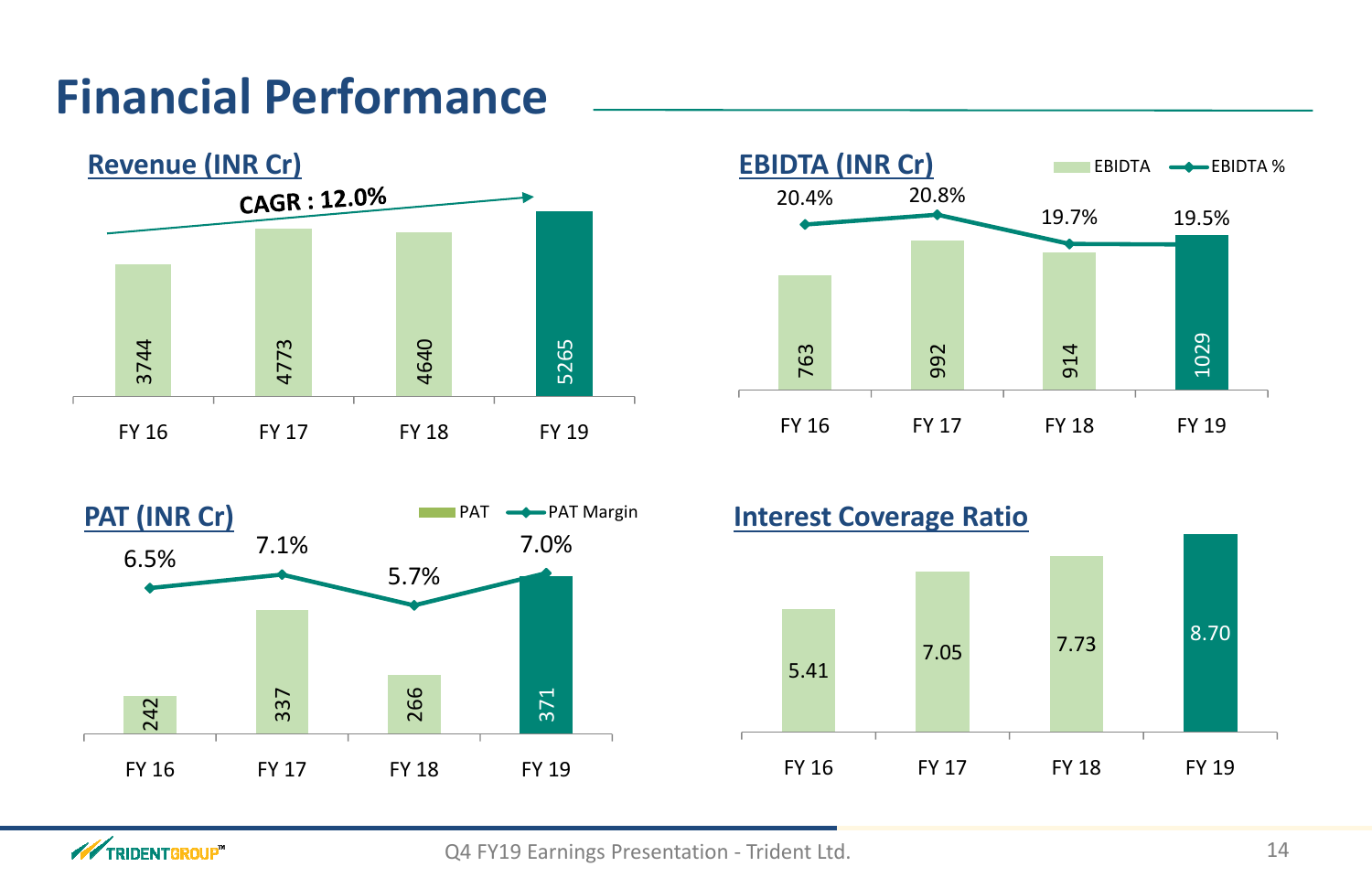# **Financial Performance**

![](_page_14_Figure_1.jpeg)

**WIRIDENTGROUP**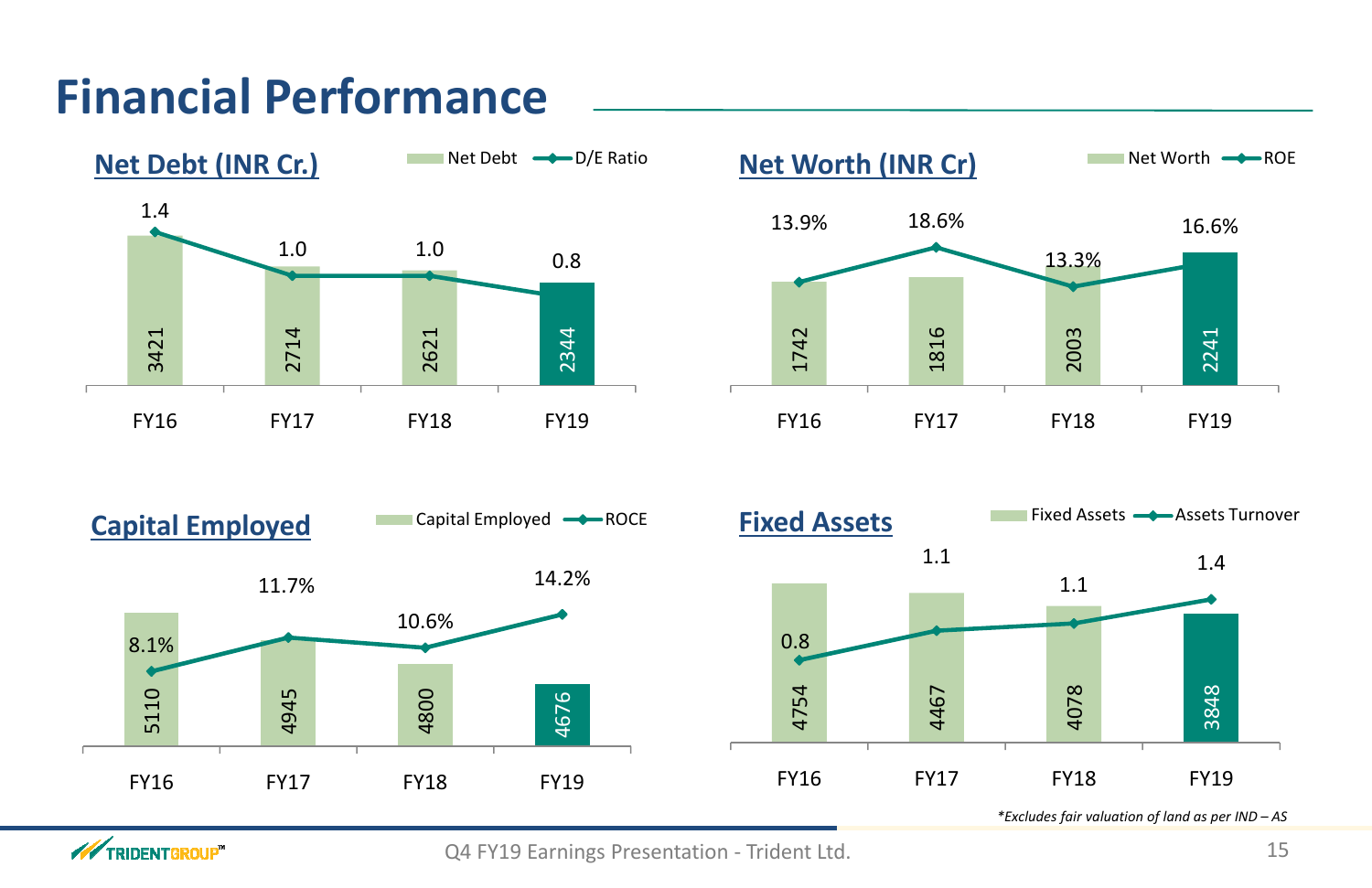# **Key Ratios**

| <b>Particulars (INR crore)</b>     | <b>FY19</b> | <b>FY18</b> | <b>FY17</b> |
|------------------------------------|-------------|-------------|-------------|
| <b>Return on Capital Employed*</b> | 14.2%       | 10.6%       | 11.7%       |
| <b>Return on Equity*</b>           | 16.6%       | 13.3%       | 18.6%       |
| <b>Interest Coverage</b>           | 8.7         | 7.7         | 7.0         |
| <b>Net Debt to Equity</b>          | 0.8         | 1.0         | 1.0         |
| Net Debt / EBITDA                  | 2.3         | 2.9         | 2.7         |

*\*Excludes fair valuation of land as per IND – AS*

## **A1+**

(India Ratings)

| Credit<br>Rating:           | <b>CARE AA- (LT Bank Facilities)</b><br><b>CARE A1+ (ST Bank Facilities)</b> | CP Rating: |
|-----------------------------|------------------------------------------------------------------------------|------------|
| <b>WEIGHT TRIDENT GROUP</b> | Q4 FY19 Earnings Presentation - Trident Ltd.                                 |            |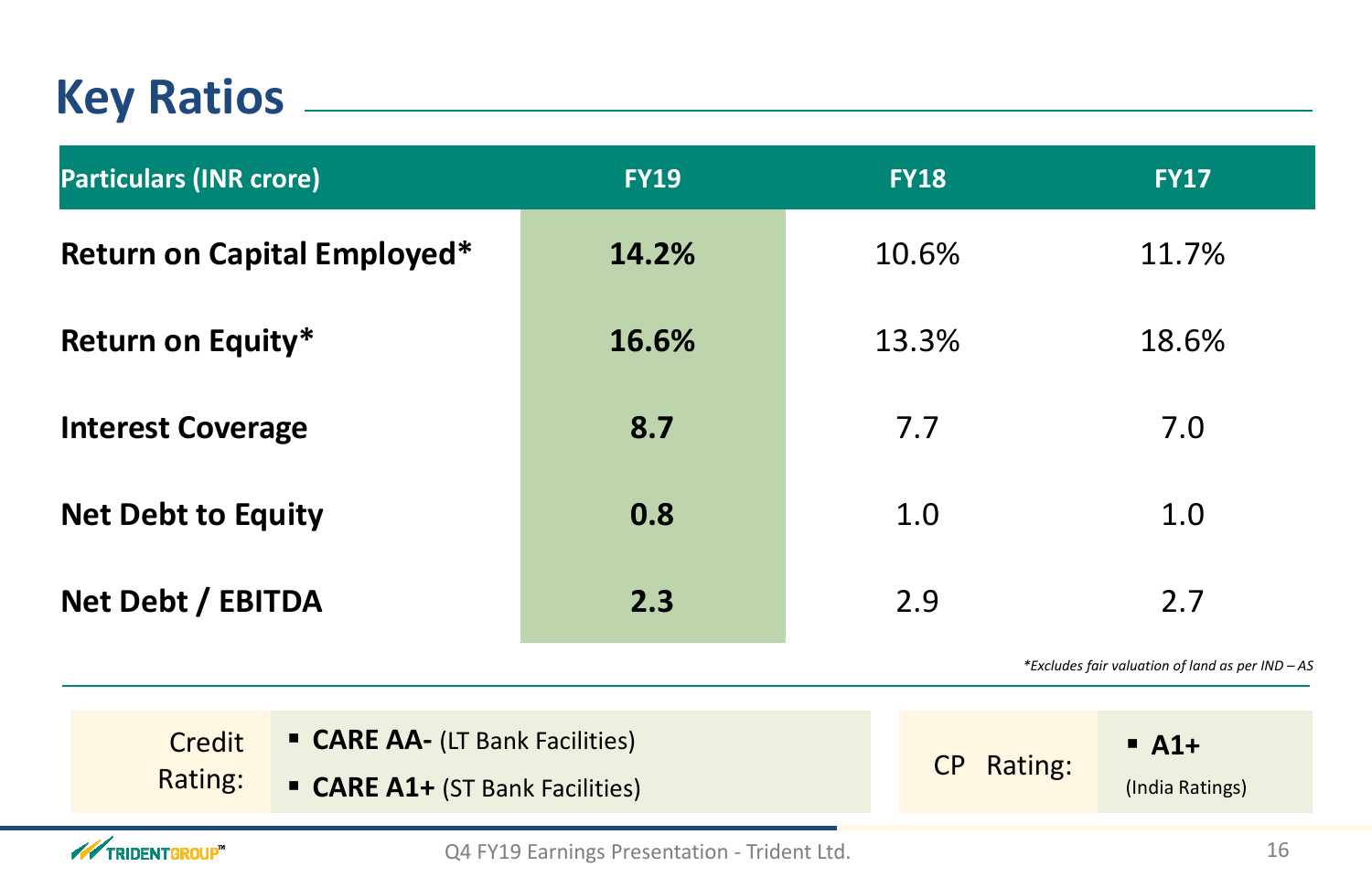# **Balance Sheet (S)**

| <b>Particulars (INR crore)</b>       | As on<br>Mar 31, 2019                          | As on<br>Mar 31, 2018    | <b>Particulars (INR crore)</b>  | As on<br>Mar 31, 2019 | As on<br>Mar 31, 2018 |
|--------------------------------------|------------------------------------------------|--------------------------|---------------------------------|-----------------------|-----------------------|
| <b>Source of Funds</b>               |                                                |                          | <b>Application of Funds</b>     |                       |                       |
| <b>Equity</b>                        | 2931.3                                         | 2693.5                   | <b>Non Current Assets</b>       | 4080.0                | 4300.6                |
|                                      |                                                |                          | Property, Plant & Equipment     | 3672.5                | 3851.7                |
| <b>Equity Share Capital</b>          | 509.6                                          | 509.6                    | Capital Work-in-Progress        | 131.8                 | 176.1                 |
| <b>Other Equity</b>                  | 2421.7                                         | 2183.9                   | <b>Intangible Assets</b>        | 43.5                  | 49.8                  |
| <b>Non-Current Liabilities</b>       | 1361.9                                         | 1751.5                   | Intangible Assets under devp.   |                       | 0.5                   |
| <b>Borrowings</b>                    | 953.6                                          | 1410.8                   | <b>Financial Assets</b>         | 133.2                 | 112.4                 |
|                                      |                                                |                          | <b>Other Non Current Assets</b> | <b>99.0</b>           | 110.0                 |
| <b>Deferred Tax Liabilities</b>      | 408.3                                          | 340.7                    | <b>Current Assets</b>           | 2023.2                | 1828.5                |
| <b>Other Non Current Liabilities</b> | $\hspace{0.1mm}-\hspace{0.1mm}-\hspace{0.1mm}$ | $\overline{\phantom{m}}$ | <i>Inventories</i>              | 1000.9                | 906.5                 |
| <b>Current Liabilities</b>           | 1810.1                                         | 1684.1                   | <b>Financial Assets</b>         |                       |                       |
|                                      |                                                |                          | - <i>Investments</i>            | 66.9                  | 10.9                  |
| <b>Financial Liabilities</b>         | 1746.1                                         | 1638.9                   | - Trade Receivables             | 662.0                 | 477.8                 |
|                                      |                                                |                          | - Cash & Cash Equivalents       | 9.5                   | 47.4                  |
| <b>Provisions</b>                    | 19.2                                           | 13.8                     | - Other Bank Balances           | 15.6                  | 118.5                 |
|                                      |                                                |                          | - Other Financial Assets        | 158.1                 | 166.7                 |
| <b>Other Current Liabilities</b>     | 44.8                                           | 31.3                     | <b>Other Current Assets</b>     | 110.1                 | 100.7                 |
| <b>TOTAL</b>                         | 6103.2                                         | 6129.1                   | <b>TOTAL</b>                    | 6103.2                | 6129.1                |

![](_page_16_Picture_2.jpeg)